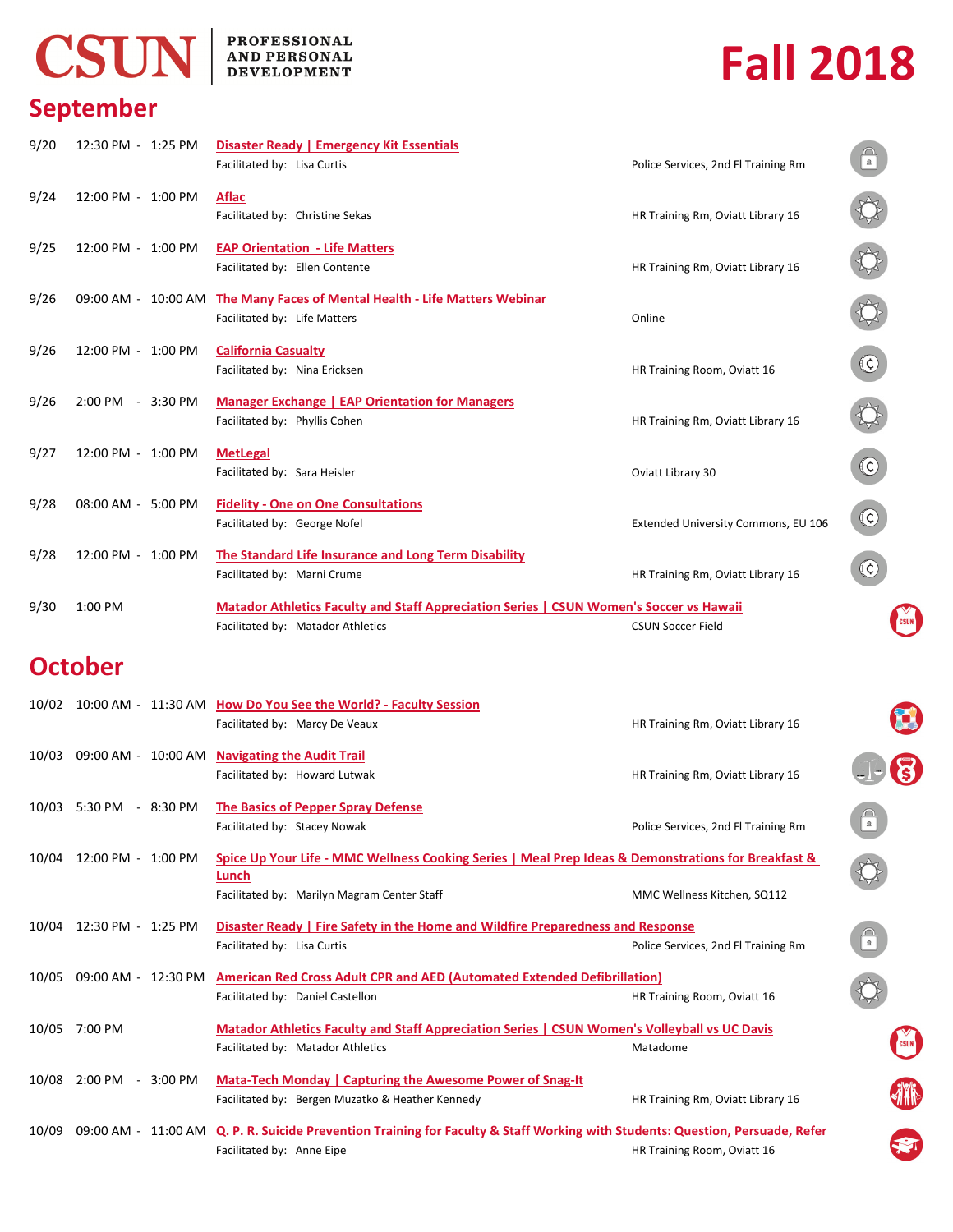|                           | <b>Intergenerational Caregiving</b><br>Facilitated by: Jennifer Prince, Kaiser Permanente                                                                                    | HR Training Rm, Oviatt Library 16   |                    |
|---------------------------|------------------------------------------------------------------------------------------------------------------------------------------------------------------------------|-------------------------------------|--------------------|
|                           | 10/11 10:00 AM - 11:00 AM CSU's Got Talent Webinar   Secrets of Successful Business Writing<br>Facilitated by: Nancy Flynn                                                   | Online                              |                    |
| 10/11 2:30 PM - 3:30 PM   | Getting Social: Effectively Using Social Media to Promote Your Programs, Services and Events<br>Facilitated by: Jeff Noblitt & Emily Olson                                   | HR Training Rm, Oviatt Library 16   | <b>THE SECTION</b> |
| 10/12 11:00 AM - 12:00 PM | <b>High Impact, Low Waste, Tips and Tricks for Greening Your Events and Meetings</b><br>Facilitated by: Sarah Johnson & Austin Eriksson                                      | HR Training Rm, Oviatt Library 16   |                    |
|                           | 10/15 10:00 AM - 12:00 PM LGBTQ from A to Z<br>Facilitated by: Sarina Loeb                                                                                                   | Thousand Oaks Room, USU             |                    |
|                           | 10/16 09:00 AM - 10:00 AM HR Insights   Payroll Basics for Timekeepers and Approvers<br>Facilitated by: Brian Cummins                                                        | HR Training Rm, Oviatt Library 16   |                    |
|                           | <b>Learning Can Be Fun and Almost Free - Fee Waiver</b><br>Facilitated by: Nikki Valadez, Nick Alexander, Frank Calderon, & Shen Milunovic HR Training Rm, Oviatt Library 16 |                                     |                    |
|                           | 10/17 09:30 AM - 11:00 AM Travel the World with myCSUNglobe<br>Facilitated by: Cyndi Paull & Marlene Gale                                                                    | Extended University Commons, EU 101 |                    |
| 10/18 3:00 PM - 4:30 PM   | Disaster Ready   Earthquake Preparation, Response and Recovery<br>Facilitated by: Lisa Curtis                                                                                | Police Services, 2nd Fl Training Rm |                    |
| 10/19 08:00 AM - 5:00 PM  | <b>Fidelity - One on One Consultations</b><br>Facilitated by: George Nofel                                                                                                   | Extended University Commons, EU 106 | $(\mathsf{c})$     |
| 10/22 12:00 PM - 1:00 PM  | <b>Healthy Heart</b><br>Facilitated by: Jennifer Prince, Kaiser Permanente                                                                                                   | HR Training Room, Oviatt 16         |                    |
|                           |                                                                                                                                                                              |                                     |                    |
| 10/23 09:00 AM - 10:30 AM | <b>Making CSUN's eTravel Your Roadmap to Seamless Travel Reimbursements</b><br>Facilitated by: Annie Dang, Cynthia De La Fuente, Christine Dorman & Debbie<br>Whitchurch     | HR Training Rm, Oviatt Library 16   |                    |
| 10/23 1:30 PM - 3:00 PM   | <b>Travel the World with myCSUNglobe</b><br>Facilitated by: Cyndi Paull & Marlene Gale                                                                                       | Extended University Commons, EU 101 |                    |
|                           | 10/24 09:00 AM - 10:00 AM Healthy Aging - Life Matters Webinar<br>Facilitated by: Life Matters                                                                               | Online                              |                    |
|                           | 10/24 09:30 AM - 11:00 AM Workplace Violence/Surviving an Active Shooter Incident - Part I<br>Facilitated by: Chief Anne Glavin and Kristina de la Vega                      | Police Services, 2nd Fl Training Rm |                    |
| 10/24 2:00 PM - 3:30 PM   | Manager Exchange   Diversity In Your Team & Inclusion In Your Practices<br>Facilitated by: Natalie Mason-Kinsey                                                              | HR Training Rm, Oviatt Library 16   |                    |
|                           | 10/25 09:00 AM - 10:30 AM Cash Handling Training<br>Facilitated by: Steve Woods                                                                                              | Oviatt Library 36                   |                    |
| 10/26 3:00 PM - 5:00 PM   | Being at Your Best: Knowing Your True Colors and How Best to Work With Others<br>Facilitated by: Bridget Sampson                                                             | HR Training Rm, Oviatt Library 16   |                    |
| 10/27 7:00 PM             | <b>Matador Athletics Faculty and Staff Appreciation Series   CSUN Men's Soccer vs UC Irvine</b><br>Facilitated by: Matador Athletics                                         | <b>CSUN Soccer Field</b>            |                    |
| 10/30 2:00 PM - 3:30 PM   | Oops I Did It Again: The Top 10 Employment Mistakes in the University Workplace - MPPs & Confidential<br><b>Staff Only</b>                                                   |                                     |                    |
|                           | Facilitated by: Susan Westover<br>10/31 09:30 AM - 11:00 AM Workplace Violence/Surviving an Active Shooter Incident - Part II                                                | HR Training Rm, Oviatt Library 16   |                    |

## **November**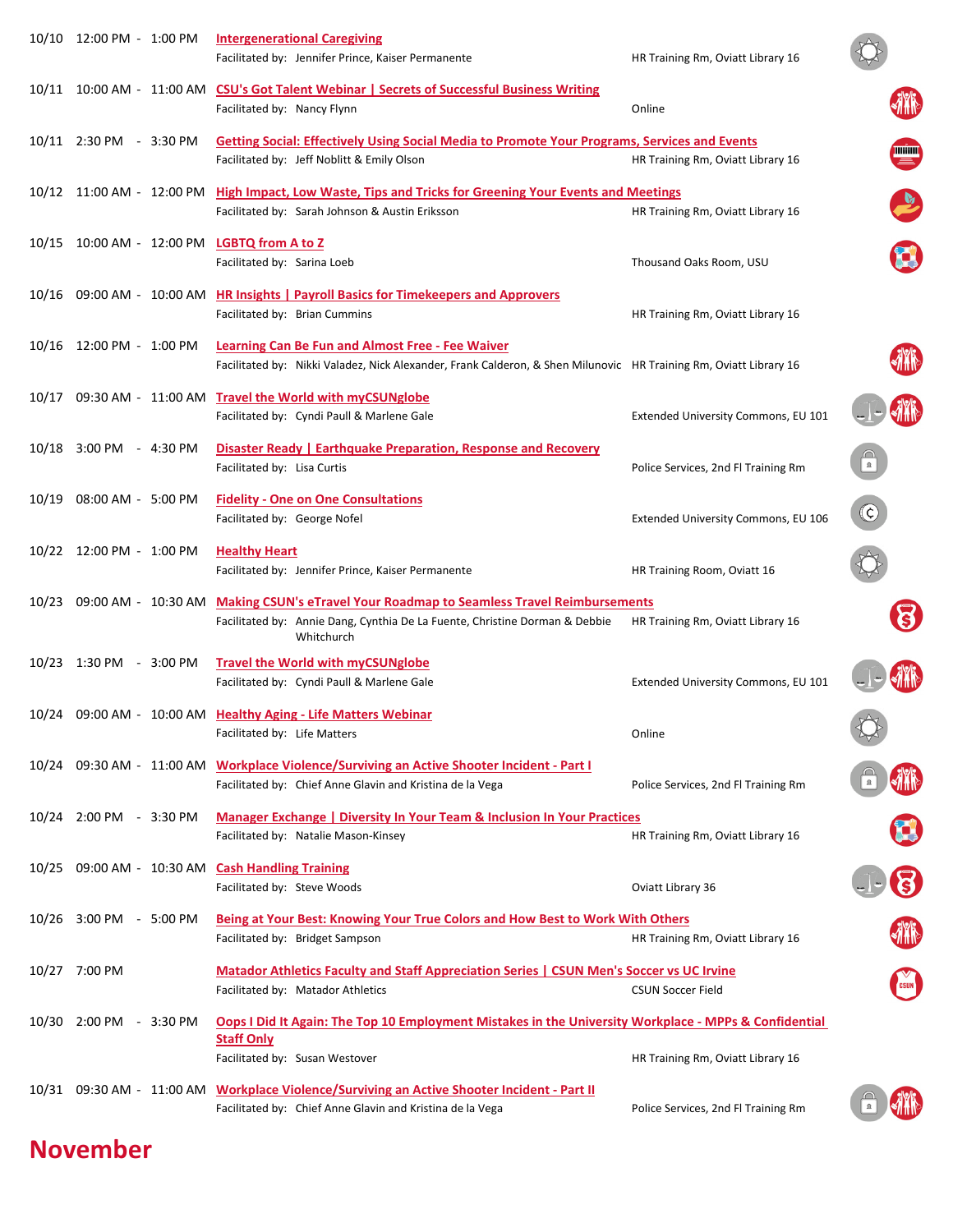|                                  | 11/01  10:00 AM - 11:30 AM  How Do You See the World? - Staff Session<br>Facilitated by: Marcy De Veaux                                                                                                                  | HR Training Rm, Oviatt Library 16                          |                          |
|----------------------------------|--------------------------------------------------------------------------------------------------------------------------------------------------------------------------------------------------------------------------|------------------------------------------------------------|--------------------------|
| 11/02  10:00 AM - 11:00 AM       | <b>Office Ergonomics</b><br>Facilitated by: Daniel Castellon                                                                                                                                                             | HR Training Room, Oviatt 16                                |                          |
| 11/05  09:00 AM - 10:30 AM       | When Terror Came to Town: Emergency Management Before, During, and After the San Bernardino<br>Facilitated by: Robin Lindsay & Michael Antonucci, Office of Emergency<br>Services, San Bernardino County Fire Department | Extended University Commons, EU 101                        |                          |
| 11/05 12:00 PM - 2:00 PM         | <b>Joining Forces Veteran Ally Training</b><br>Facilitated by: Veterans Resource Center Staff                                                                                                                            | East Conference Center, University<br><b>Student Union</b> |                          |
| 11/06 09:00 AM - 10:30 AM        | <b>Risk Management 101</b><br>Facilitated by: Zach Gifford, Chancellor's Office & Dan Howell, Alliant Insurance Extended University Commons, EU 101<br>Srvs, Inc.                                                        |                                                            |                          |
| 11/06 7:00 PM                    | <b>Matador Athletics Faculty and Staff Appreciation Series - CSUN Men's Basketball vs TBD</b><br>Facilitated by: Matador Athletics                                                                                       | Matadome                                                   |                          |
|                                  | 11/07 09:00 AM - 10:30 AM Freedom of Speech and Expression on Campus<br>Facilitated by: Ryan Eskin, Chancellor's Office                                                                                                  | HR Training Rm, Oviatt Library 16                          |                          |
| 11/07 12:00 PM - 2:00 PM         | <b>Joining Forces Veteran Ally Training</b><br>Facilitated by: Veterans Resource Center Staff                                                                                                                            | East Conference Center, University<br><b>Student Union</b> |                          |
| 11/07 5:30 PM - 6:20 PM          | <b>Identity Theft Prevention</b><br>Facilitated by: Stacey Nowak                                                                                                                                                         | Police Services, 2nd Fl Training Rm                        | $\bigcap_{\mathbf{a}}$   |
| 11/08 09:00 AM - 10:30 AM        | <b>Traveler Security &amp; Kidnap: The Current and Changing Environment</b><br>Facilitated by: Dwight Kartchner & Stuart Allen                                                                                           | Extended University Commons, EU 101                        |                          |
| 11/08    09:30 AM -   11:00 AM - | Managing During Critical Incidents on Campus: Leadership Issues for "Routine Emergencies" and Actual<br><b>Crisis Events</b><br>Facilitated by: Chief Anne Glavin                                                        | Police Services, 2nd Fl Training Rm                        | $\bigcap_{n=1}^{\infty}$ |
| 11/08 12:00 PM - 1:00 PM         | <b>Spice Up Your Life - MMC Wellness Cooking Series   Fresh Herbs &amp; Spices</b><br>Facilitated by: Marilyn Magram Center Staff                                                                                        | MMC Wellness Kitchen, SQ112                                |                          |
| 11/08 12:30 PM - 1:25 PM         | <b>Disaster Ready - Protecting Critical Documents &amp; Valuables in Emergencies</b><br>Facilitated by: Lisa Curtis                                                                                                      | Police Services, 2nd Fl Training Rm                        | $\bigcap_{\mathbf{a}}$   |
|                                  | 11/09 09:00 AM - 10:30 AM Serving & Protecting Minor Students on Campus (Praesidium)<br>Facilitated by: Praesidium C                                                                                                     | Extended University Commons, EU 101                        |                          |
| 11/09 2:00 PM - 3:30 PM          | <b>Serving &amp; Protecting Minor Students on Campus (Praesidium)</b><br>Facilitated by: Praesidium ©                                                                                                                    | Extended University Commons, EU 101                        |                          |
| 11/13  10:00 AM - 11:30 AM       | <b>Dealing With Difficult People</b><br>Facilitated by: Zeahlot Lopez                                                                                                                                                    | HR Training Rm, Oviatt Library 16                          |                          |
| 11/14 08:00 AM - 4:00 PM         | <b>Mobile Health Vehicle - Biometric Screenings</b><br>Facilitated by: Kaiser Permanente                                                                                                                                 | <b>TBD</b>                                                 |                          |
|                                  | 11/15 10:00 AM - 12:00 PM Kaiser - Diabetes Workshop<br>Facilitated by: Dr. Hoffman, Family Medicine, Kaiser Permanente                                                                                                  | HR Training Rm, Oviatt Library 16                          | ♦                        |
| 11/19 10:00 AM - 11:00 AM        | <b>Make the Most of Social Security</b><br>Facilitated by: George Nofel                                                                                                                                                  | HR Training Rm, Oviatt Library 16                          | $\bigodot$               |
| 11/19 12:00 PM - 1:00 PM         | <b>Healthy Habits for Good Health</b><br>Facilitated by: Jennifer Prince, Kaiser Permanente                                                                                                                              | HR Training Room, Oviatt 16                                |                          |
| 11/19 2:00 PM - 3:00 PM          | <b>Mata-Tech Monday: Developing Knowledge &amp; Skills with Lynda.com</b><br>Facilitated by: Bergen Muzatko & Rosemary Martin                                                                                            | HR Training Rm, Oviatt Library 16                          |                          |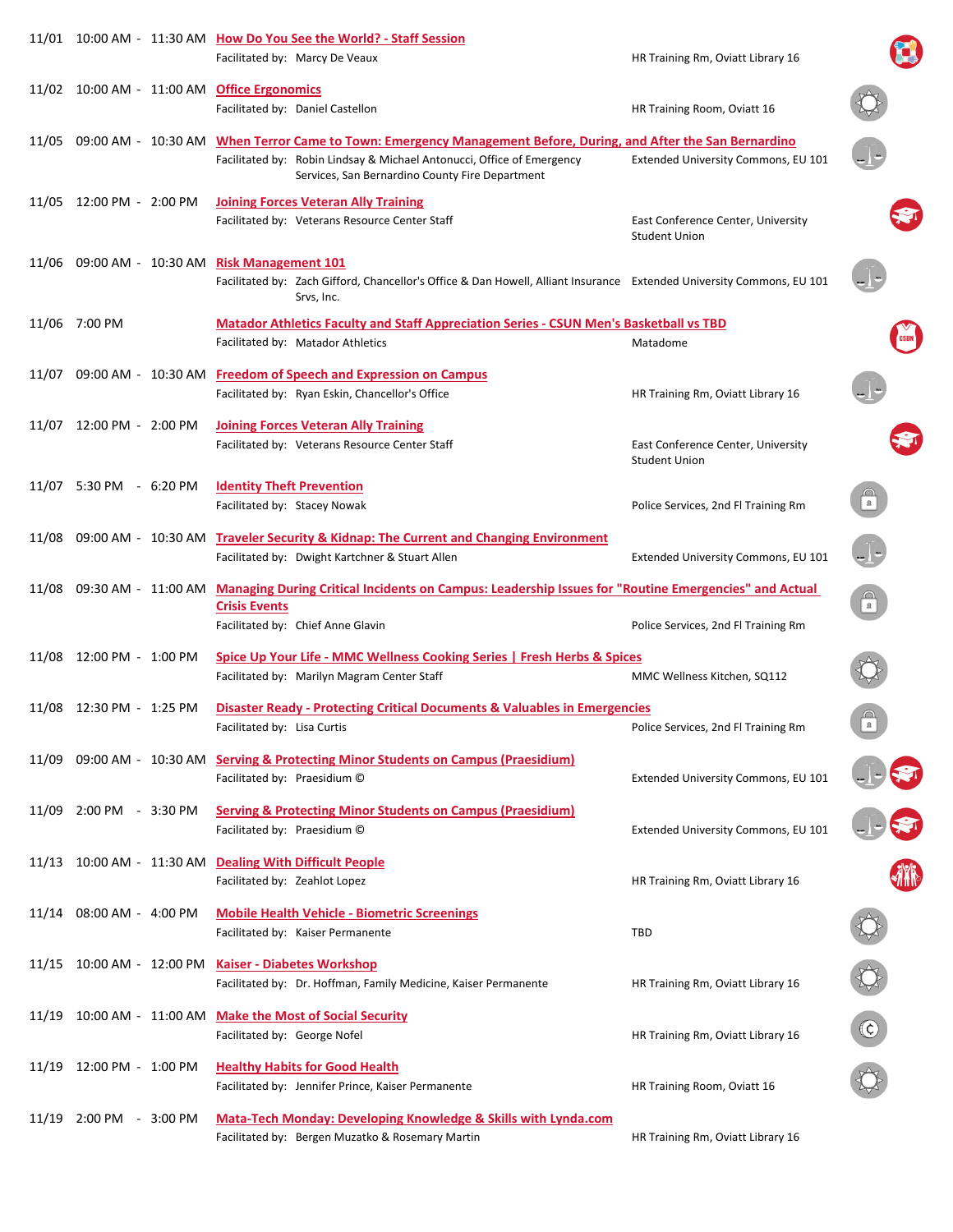|               | 11/20 08:00 AM - 5:00 PM  | <b>Fidelity - One on One Consultations</b><br>Facilitated by: George Nofel                                                                | Extended University Commons, EU 106 | (¢)                                                                                                                                                                                                                                                                                                                                                 |  |
|---------------|---------------------------|-------------------------------------------------------------------------------------------------------------------------------------------|-------------------------------------|-----------------------------------------------------------------------------------------------------------------------------------------------------------------------------------------------------------------------------------------------------------------------------------------------------------------------------------------------------|--|
|               |                           | 11/20 10:00 AM - 11:30 AM Discovering Instinctive Drives<br>Facilitated by: Toni Strajua                                                  | HR Training Rm, Oviatt Library 16   |                                                                                                                                                                                                                                                                                                                                                     |  |
|               |                           | 11/28 09:00 AM - 10:00 AM Family and Personal Budgeting - Life Matters Webinar<br>Facilitated by: Life Matters                            | Online                              |                                                                                                                                                                                                                                                                                                                                                     |  |
|               | 11/28 10:00 AM - 11:00 AM | <b>CSU's Got Talent Webinar   How to Navigate Narcissism in the Workplace</b><br>Facilitated by: Ramani Durvasula                         | Online                              |                                                                                                                                                                                                                                                                                                                                                     |  |
|               | 11/28 2:00 PM - 3:30 PM   | <b>Manager Exchange   Developing Genuine &amp; Beneficial Relationships</b><br>Facilitated by: Colin Donahue                              | HR Training Rm, Oviatt Library 16   |                                                                                                                                                                                                                                                                                                                                                     |  |
|               | 11/29 12:30 PM - 1:25 PM  | <b>Disaster Ready Kids!</b><br>Facilitated by: Lisa Curtis                                                                                | Police Services, 2nd Fl Training Rm | $\bigcap_{n=1}^{\infty}$                                                                                                                                                                                                                                                                                                                            |  |
|               | 11/29 5:30 PM - 6:20 PM   | <b>Cyber Safety</b><br>Facilitated by: Stacey Nowak                                                                                       | Police Services, 2nd Fl Training Rm |                                                                                                                                                                                                                                                                                                                                                     |  |
|               | <b>December</b>           |                                                                                                                                           |                                     |                                                                                                                                                                                                                                                                                                                                                     |  |
|               |                           | 12/04 10:00 AM - 11:45 AM HR Insights   Conducting a Successful Employee Search<br>Facilitated by: Mika Williamson                        | Extended University Commons, EU 101 |                                                                                                                                                                                                                                                                                                                                                     |  |
|               | 12/04 5:30 PM - 8:30 PM   | <b>The Basics of Pepper Spray Defense</b><br>Facilitated by: Stacey Nowak                                                                 | Police Services, 2nd Fl Training Rm | $\bigcap_{\mathbf{a}}$                                                                                                                                                                                                                                                                                                                              |  |
|               | 12/05 10:00 AM - 12:00 PM | <b>CalPERS Seminar: Planning for Your Retirement</b><br>Facilitated by: Ladina Manella, CalPERS                                           | Ferman Presentation Room, Oviatt    | $\bigodot$                                                                                                                                                                                                                                                                                                                                          |  |
|               | 12/06 12:00 PM - 1:00 PM  | <b>Savings Plus - Intro to Investing</b><br>Facilitated by: Jasmine Bauer                                                                 | HR Training Rm, Oviatt Library 16   | $\odot$                                                                                                                                                                                                                                                                                                                                             |  |
|               | 12/07 7:00 PM             | Matador Athletics Faculty and Staff Appreciation Series   CSUN Women's Basketball vs TBD<br>Facilitated by: Matador Athletics             | Matadome                            |                                                                                                                                                                                                                                                                                                                                                     |  |
|               | 12/10 2:00 PM - 3:00 PM   | Mata-Tech Monday: How to Create & Publish a Movie in 45 Minutes with Camtasia<br>Facilitated by: Bergen Muzatko                           | HR Training Rm, Oviatt Library 16   |                                                                                                                                                                                                                                                                                                                                                     |  |
|               | 12/11 08:00 AM - 5:00 PM  | <b>Fidelity - One on One Consultations</b><br>Facilitated by: George Nofel                                                                | Extended University Commons, EU 106 | $\rm (c)$                                                                                                                                                                                                                                                                                                                                           |  |
|               |                           | 12/12 10:00 AM - 11:00 AM Communicating for Connections<br>Facilitated by: Phyllis Cohen                                                  | HR Training Rm, Oviatt Library 16   |                                                                                                                                                                                                                                                                                                                                                     |  |
|               | 12/12 2:00 PM - 3:30 PM   | <b>Manager Exchange   Building a Team Environment of Recognition</b><br>Facilitated by: Deborah Wallace, Frank Stranzl, & Rosemary Martin | HR Training Rm, Oviatt Library 16   |                                                                                                                                                                                                                                                                                                                                                     |  |
|               |                           | 12/13 10:00 AM - 11:00 AM CSU's Got Talent Webinar   Market Your Magic<br>Facilitated by: Marjorie Brody                                  | Online                              |                                                                                                                                                                                                                                                                                                                                                     |  |
|               | 12/17 5:30 PM - 7:30 PM   | radKIDS - Personal Empowerment Safety (5-day workshop)<br>Facilitated by: Sgt. Gudani & Cpl. Reyes                                        | Police Services, 2nd Fl Training Rm | $\begin{picture}(45,10) \put(0,0){\line(1,0){10}} \put(15,0){\line(1,0){10}} \put(15,0){\line(1,0){10}} \put(15,0){\line(1,0){10}} \put(15,0){\line(1,0){10}} \put(15,0){\line(1,0){10}} \put(15,0){\line(1,0){10}} \put(15,0){\line(1,0){10}} \put(15,0){\line(1,0){10}} \put(15,0){\line(1,0){10}} \put(15,0){\line(1,0){10}} \put(15,0){\line(1$ |  |
|               |                           | 12/19 09:00 AM - 10:00 AM Turning the Table on Bad Habits-Life Matters Webinar<br>Facilitated by: Life Matters                            | Online                              |                                                                                                                                                                                                                                                                                                                                                     |  |
| <b>Series</b> |                           |                                                                                                                                           |                                     |                                                                                                                                                                                                                                                                                                                                                     |  |
| 8/27          | 10:30 AM - 2:00 PM        | <b>Lunch Time Express (Weekly M and W, ends 12/12)</b><br>Facilitated by: SRC Trainers                                                    | <b>Student Recreation Center</b>    |                                                                                                                                                                                                                                                                                                                                                     |  |

12:00 PM **Mindfulness Mondays (Weekly M, ends on 12/3)** 9/10 ‐ 12:45 PMFacilitated by: Institute of Community Health and Wellbeing Santa Susanna Hall Rm 108

 $\bigcirc$